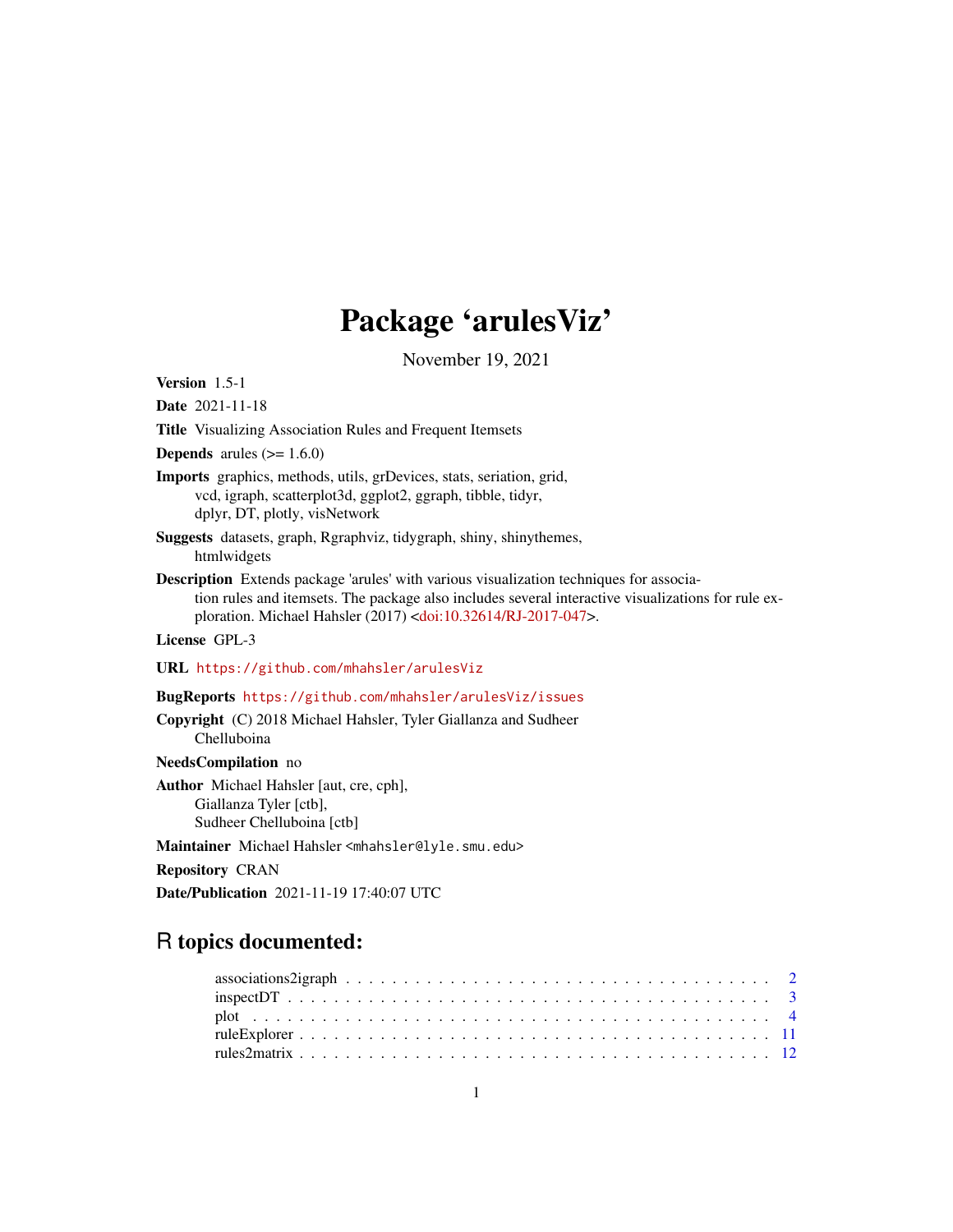#### <span id="page-1-0"></span>**Index** [15](#page-14-0)

associations2igraph *Convert rules or itemsets into a graph*

#### Description

Function to convert associations (rules, itemsets) into a igraph object and saves the graph in different formats (e.g., GraphML, dimacs, dot).

#### Usage

```
associations2igraph(x, associationsAsNodes = TRUE)
saveAsGraph(x, file, format="graphml", ...)
```
#### Arguments

| $\mathsf{x}$        | an object of class "rules" or "itemsets".                                                                        |
|---------------------|------------------------------------------------------------------------------------------------------------------|
| associationsAsNodes |                                                                                                                  |
|                     | should associations be translated into nodes or represented by edges?                                            |
| file                | file name.                                                                                                       |
| format              | file format (e.g., "edgelist", "graphml", "dimacs", "gml", "dot"). See write.graph<br>in package <b>igraph</b> . |
| $\cdots$            | further arguments are passed on to associations2igraph().                                                        |

#### Details

Associations are represented as nodes: All items in the associations are connected to the association node. For itemsets, the wdges are undirected, for rules, the edges are directed towards the rhs

When associations are represented as edges: For rules, each item in the LHS is connected with a directed edge to the item in the RHS. For itemsets, undirected edges for each pair of item in the itemset are created.

#### Value

associations2igraph returns an igraph object.

#### Author(s)

Michael Hahsler

#### See Also

[plot](#page-3-1), [write.graph](#page-0-0) in igraph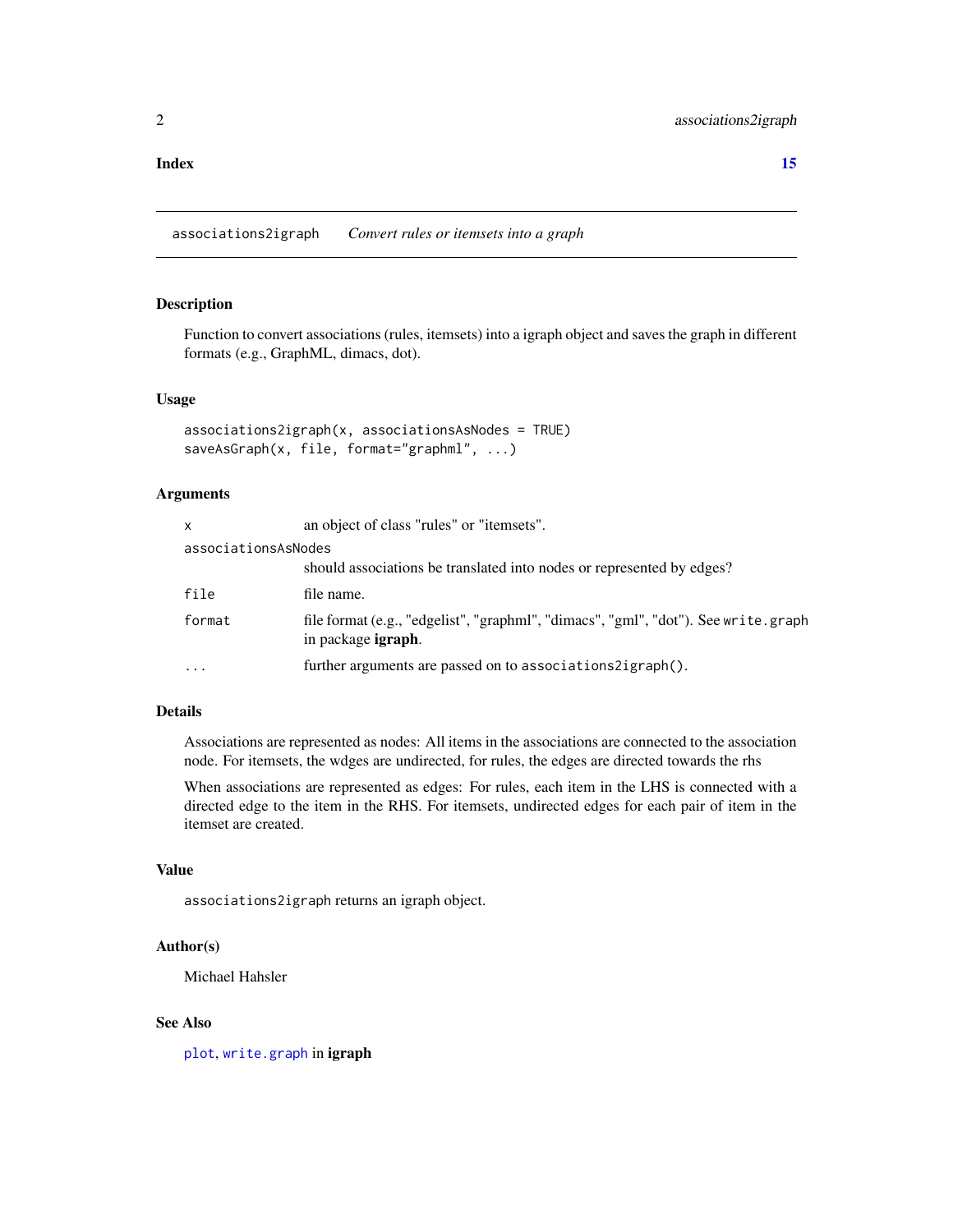#### <span id="page-2-0"></span>inspectDT 3

#### Examples

```
data("Groceries")
rules \leq apriori(Groceries, parameter=list(support = 0.01, confidence = 0.5))
# convert rules into a graph with rules as nodes
library("igraph")
g <- associations2igraph(rules)
g
plot(g)
# convert the graph into a tidygraph
library("tidygraph")
as_tbl_graph(g)
# convert the generating itemsets of the rules into a graph with itemsets as edges
itemsets <- generatingItemsets(rules)
itemsets
g <- associations2igraph(itemsets, associationsAsNodes = FALSE)
g
plot(g, layout = layout_in_circle)
# save rules as a graph so they can be visualized using external tools
saveAsGraph(rules, "rules.graphml")
## clean up
unlink("rules.graphml")
```
<span id="page-2-2"></span>inspectDT *Inspect Associations Interactively Using datatable*

#### <span id="page-2-1"></span>Description

Uses datatable to create a HTML table widget using the DataTables library. Rules can be interactively filtered and sorted.

#### Usage

inspectDT(x, ...)

#### Arguments

x an object of class "rules" or "itemsets".

... additional arguments. precision controls the precision used to print the quality measures (defaults to 2). All other arguments are passed on to datatable in package DT.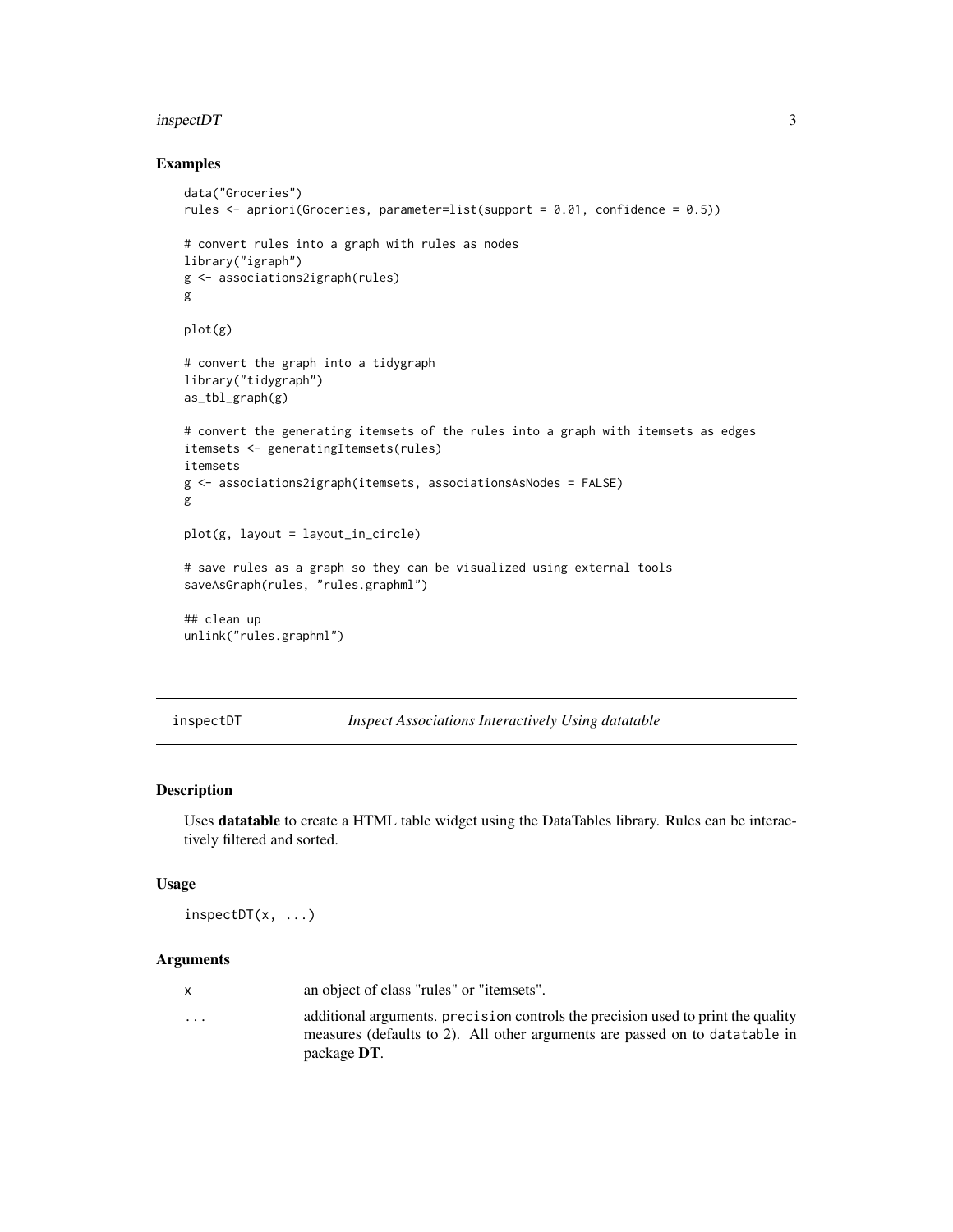#### <span id="page-3-0"></span>Value

A datatable htmlwidget.

#### Author(s)

Michael Hahsler

#### References

Hahsler M (2017). arulesViz: Interactive Visualization of Association Rules with R. *R Journal,* 9(2):163-175. ISSN 2073-4859. doi: [10.32614/RJ2017047.](https://doi.org/10.32614/RJ-2017-047)

#### See Also

[datatable](#page-2-1) in DT.

#### Examples

```
## Not run:
data(Groceries)
rules <- apriori(Groceries, parameter=list(support=0.005, confidence=0.5))
rules
inspectDT(rules)
# for more control on the data table, you can used DATAFRAME() to convert the rules.
rules_df <- DATAFRAME(rules, setStart = '', setEnd = '', itemSep = ' + ')
rules_df$count <- NULL
head(rules_df)
inspectDT(rules_df)
# Save HTML widget as web page
p <- inspectDT(rules)
htmlwidgets::saveWidget(p, "arules.html", selfcontained = FALSE)
# Note: self-contained seems to make the browser slow.
# inspect the widget
browseURL("arules.html")
# clean up
unlink(c("arules.html", "arules_files"), recursive = TRUE)
## End(Not run)
```
<span id="page-3-1"></span>plot *Visualize Association Rules and Itemsets*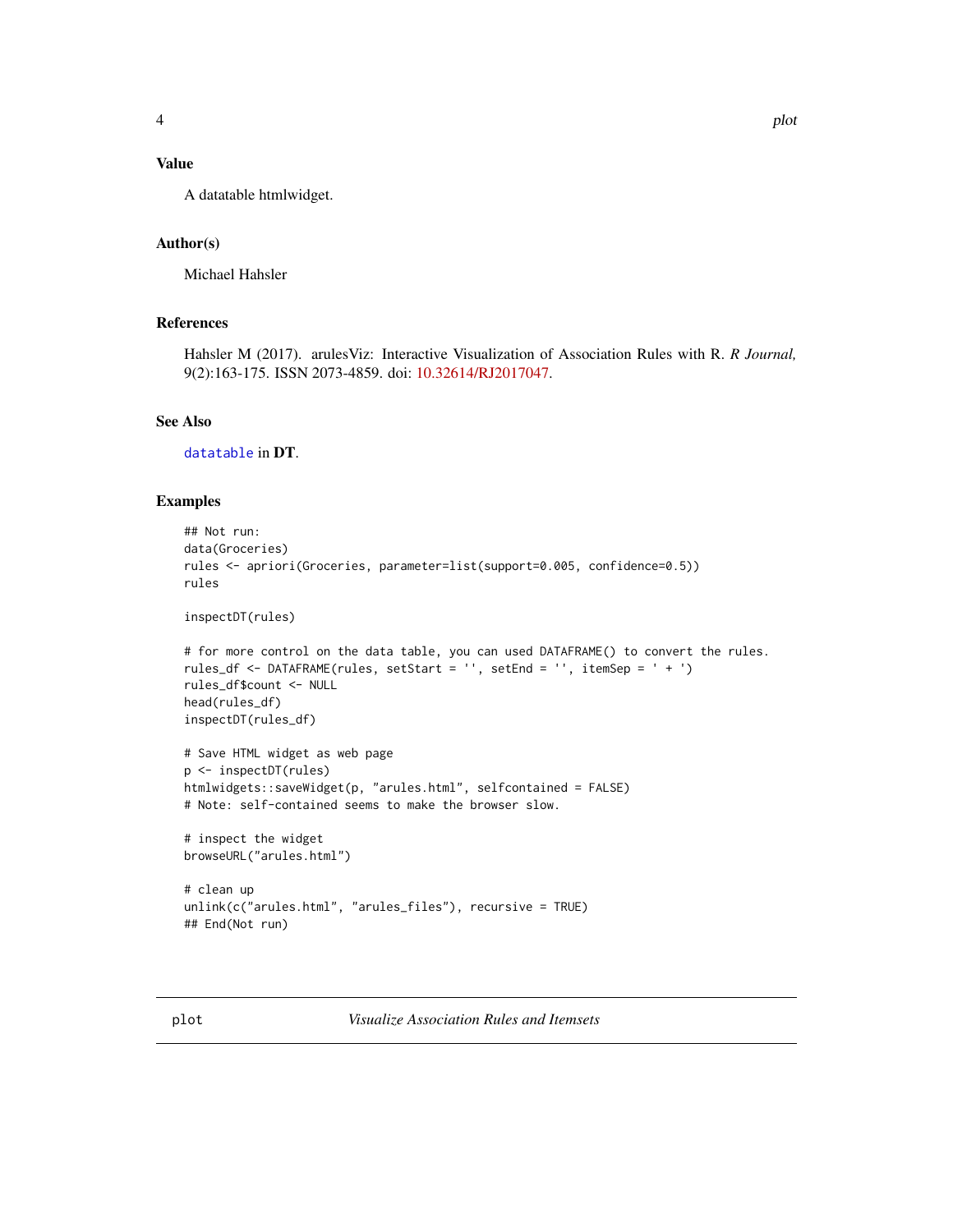#### Description

Methods (S3) to visualize association rules and itemsets. Implemented are several popular visualization methods including scatter plots with shading (two-key plots), graph based visualizations, doubledecker plots, etc.

Many plots can use different rendering engines including static standard plots (using base plots, ggplot2, grid), standard plots with interactive manipulation and interactive HTML widget-based visualizations.

#### Usage

```
## S3 method for class 'rules'
plot(x, method = NULL, measure = "support", shading = "lift", limit = NULL,
   interactive = NULL, engine = "default", data = NULL, control = NULL, ...)
## S3 method for class 'itemsets'
plot(x, method = NULL, measure = "support", shading = NULL, limit = NULL,
    interactive = NULL, engine = "default", data = NULL, control = NULL, ...)
```
#### Arguments

| X           | an object of class "rules" or "itemsets".                                                                                                                                                                                                                                                                                                                                                                                                                         |
|-------------|-------------------------------------------------------------------------------------------------------------------------------------------------------------------------------------------------------------------------------------------------------------------------------------------------------------------------------------------------------------------------------------------------------------------------------------------------------------------|
| method      | a string indicating the visualization method. Methods for rules include "scat-<br>terplot", "two-key plot", "matrix", "grouped matrix", "graph", "paracoord", etc.<br>Specify "help" to get a complete list of available methods. Note that some meth-<br>ods may only be available for rules or itemsets.                                                                                                                                                        |
| measure     | measure(s) of interestingness (e.g., "support", "confidence", "lift", "order") used<br>in the visualization. Some visualization methods need one measure, others take<br>a vector with two measures (e.g., scatterplot). In some plots (e.g., graphs) NA<br>can be used to suppress using a measure.                                                                                                                                                              |
| shading     | measure of interestingness used for the color of the points/arrows/nodes (e.g.,<br>"support", "confidence", "lift"). The default is "lift". NULL can be often used to<br>suppress shading.                                                                                                                                                                                                                                                                        |
| limit       | A limit on the number of associations displayed. The top limit associations<br>according to the measure specified in shading are chosen.                                                                                                                                                                                                                                                                                                                          |
| interactive | deprecated. See parameter engine below.                                                                                                                                                                                                                                                                                                                                                                                                                           |
| engine      | a string indicating the plotting engine used to render the plot. The "default"<br>engine uses (mostly) ggplot2. Other engines include "base" (base R plots),<br>"grid", "interactive", "plotly", "visnetwork", "igraph", "graphviz", and "html-<br>widget" (which can be embedded in RMarkdown). Note that not all engines<br>are available for all methods. Specify "help" to get a complete list of available<br>engines for the selected visualization method. |
| data        | the dataset (class "transactions") used to generate the rules/itemsets. Only "mo-<br>saic" and "doubledecker" require the original data.                                                                                                                                                                                                                                                                                                                          |
| control     | a list of control parameters for the plot. The available control parameters depend<br>on the used visualization method and engine. Specify "help" to get a complete<br>list of available control parameters and their default values.                                                                                                                                                                                                                             |
| $\cdots$    | Further arguments are added for convenience to the control list.                                                                                                                                                                                                                                                                                                                                                                                                  |

plot 5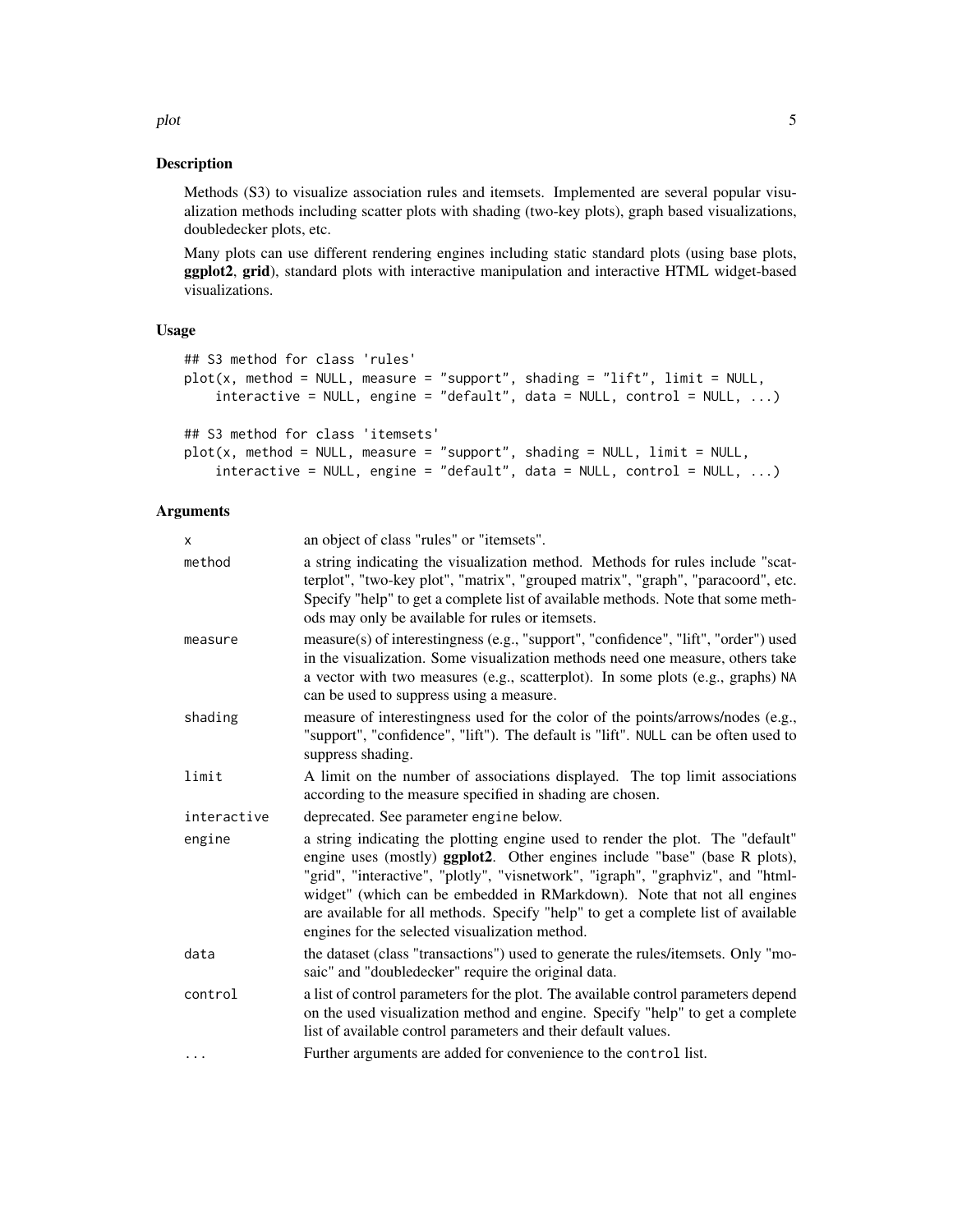#### Details

Most visualization techniques are described by Bruzzese and Davino (2008), however, we added more color shading, reordering and interactive features (see Hahsler, 2017). Many visualization methods take extra parameters as the control parameter list. Although, we have tried to keep control parameters consistent, the available control parameters vary from visualization method to visualization method. You can specift "help" for method, engine, or control to get a list of available settings.

Note on HTML widgets: HTML widgets tend to get very slow or unresponsive for too many rules. To prevent this situation, the control parameter max sets a limit, and the user is warned if the limit is reached.

The following visualization method are available:

- "scatterplot", "two-key plot" This visualization method draws a two dimensional scatterplot with different measures of interestingness (parameter "measure") on the axes and a third measure (parameter "shading") is represented by the color of the points. There is a special value for shading called "order" which produces a two-key plot where the color of the points represents the length (order) of the rule.
- **"matrix"** Arranges the association rules as a matrix with the itemsets in the antecedents on one axis and the itemsets in the consequents on the other. The measure of interestingness (first element of measure) is either visualized by a color (darker means a higher value for the measure) or as the height of a bar (engine "3d"). The control parameter reorder takes the values "none", "measure", "support/confidence", or "similarity" and can be used to reorder LHS and RHS of the rules differntly. The default reordering average measure (typically lift) pushing the rules with the highest lift value to the top-left corner of the plot.
- "grouped matrix" Grouped matrix-based visualization (Hahsler and Karpienko, 2016; Hahsler 2016). Antecedents (columns) in the matrix are grouped using clustering. Groups are represented by the most interesting item (highest ratio of support in the group to support in all rules) in the group. Balloons in the matrix are used to represent with what consequent the antecedents are connected.
	- Interactive manipulations (zooming into groups and identifying rules) are available.

The list of control parameters for this method includes:

- "main" plot title
- "k" number of antecedent groups (default: 20)
- "rhs\_max" maximal number of RHSs to show. The rest are suppressed. (default: 10)
- "lhs items" number of LHS items shown (default: 2)
- **"aggr.fun"** aggregation function can be any function computing a scalar from a vector (e.g., min, mean (default), median, sum, max). It is also used to reorder the balloons in the plot.
- "col" color palette (default is 100 heat colors.)
- "graph" Represents the rules (or itemsets) as a graph with items as labeled vertices, and rules (or itemsets) represented as vertices connected to items using arrows. For rules, the LHS items are connected with arrows pointing to the vertex representing the rule and the RHS has an arrow pointing to the item.
- "doubledecker", "mosaic" Represents a single rule as a doubledecker or mosaic plot. Parameter data has to be specified to compute the needed contingency table. No interactive version is available.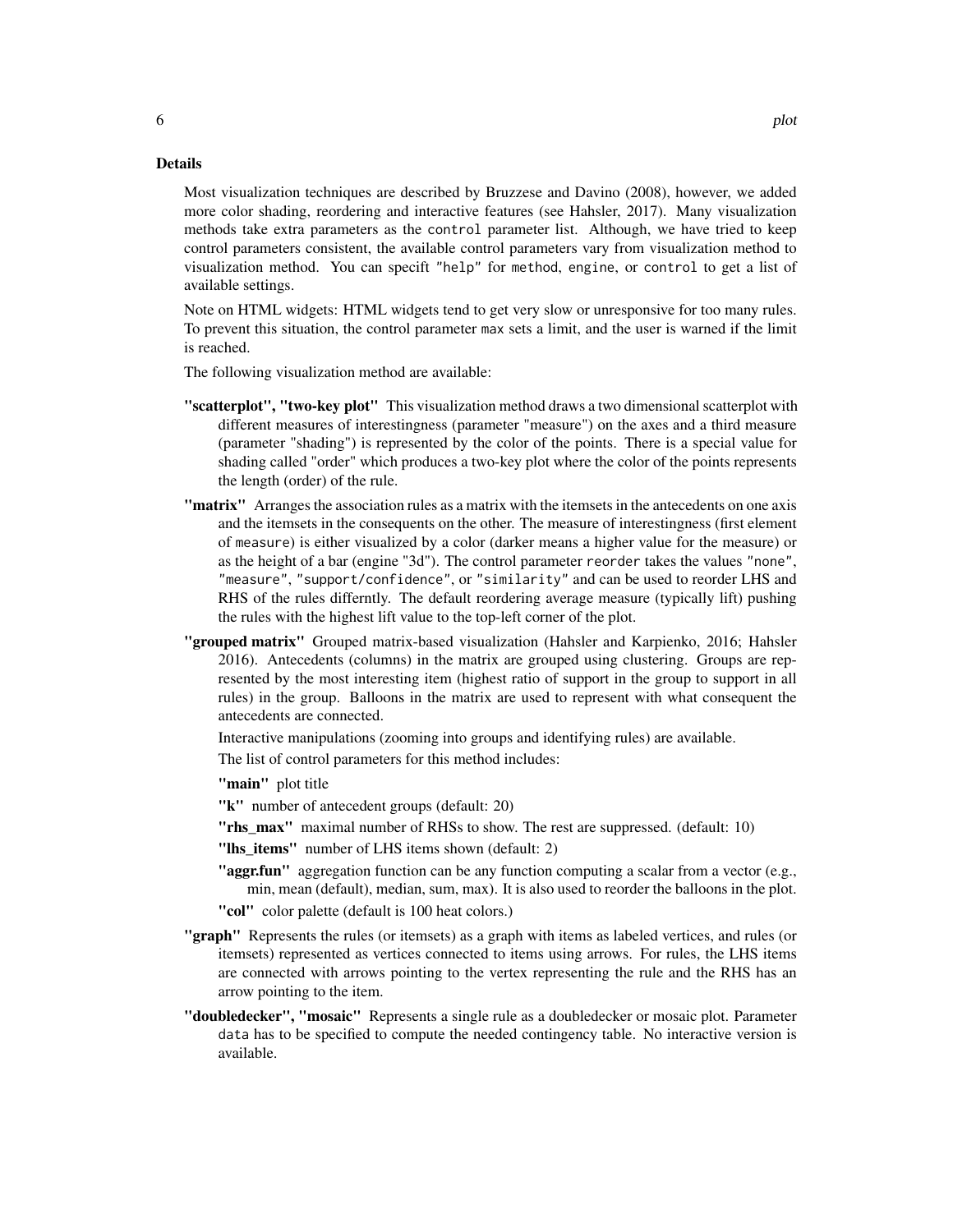#### <span id="page-6-0"></span>Value

Several interactive plots return a set of selected rules/itemsets. Other plots might return other data structures. For example, graph-based plots return the graph (invisibly). Engine "htmlwidget" always returns an object of class htmlwidget.

#### Author(s)

Michael Hahsler and Sudheer Chelluboina. Some visualizations are based on the implementation by Martin Vodenicharov.

#### References

Hahsler M (2017). arulesViz: Interactive Visualization of Association Rules with R. *R Journal,* 9(2):163-175. ISSN 2073-4859. doi: [10.32614/RJ2017047.](https://doi.org/10.32614/RJ-2017-047)

Bruzzese, D. and Davino, C. (2008), Visual Mining of Association Rules, in Visual Data Mining: Theory, Techniques and Tools for Visual Analytics, Springer-Verlag, pp. 103-122. doi: [10.1007/](https://doi.org/10.1007/978-3-540-71080-6) [9783540710806](https://doi.org/10.1007/978-3-540-71080-6)

Hahsler, M. and Karpienko, R. (2016), Visualizing Association Rules in Hierarchical Groups. *Journal of Business Economics,* 87(3):17-335. doi: [10.1007/s1157301608228](https://doi.org/10.1007/s11573-016-0822-8)

Hahsler, M. (2016), Grouping association rules using lift. In C. Iyigun, R. Moghaddess, and A. Oztekin, editors, 11th INFORMS Workshop on Data Mining and Decision Analytics (DM-DA 2016).

#### See Also

[scatterplot3d](#page-0-0) in scatterplot3d, [plot.igraph](#page-0-0) and [tkplot](#page-0-0) in igraph, [seriate](#page-0-0) in seriation

#### Examples

```
# Note: To speed example execution, not all examples are not run when using example("plot").
# Use example("plot", run.dontrun = TRUE) to run all examples.
```

```
data(Groceries)
rules \leq apriori(Groceries, parameter=list(support = 0.001, confidence = 0.8))
rules
## Getting help
# There are many method, plotting engines and all of them have different control parameters. Use
# "help" to get help. List available methods for the object rules:
plot(rules, method = "help")
# List the available engines for method "scatterplot"
plot(rules, method = "scatterplot", engine = "help")
## Not run:
```
# List control parameters for scatterplot with engine "ggplot2"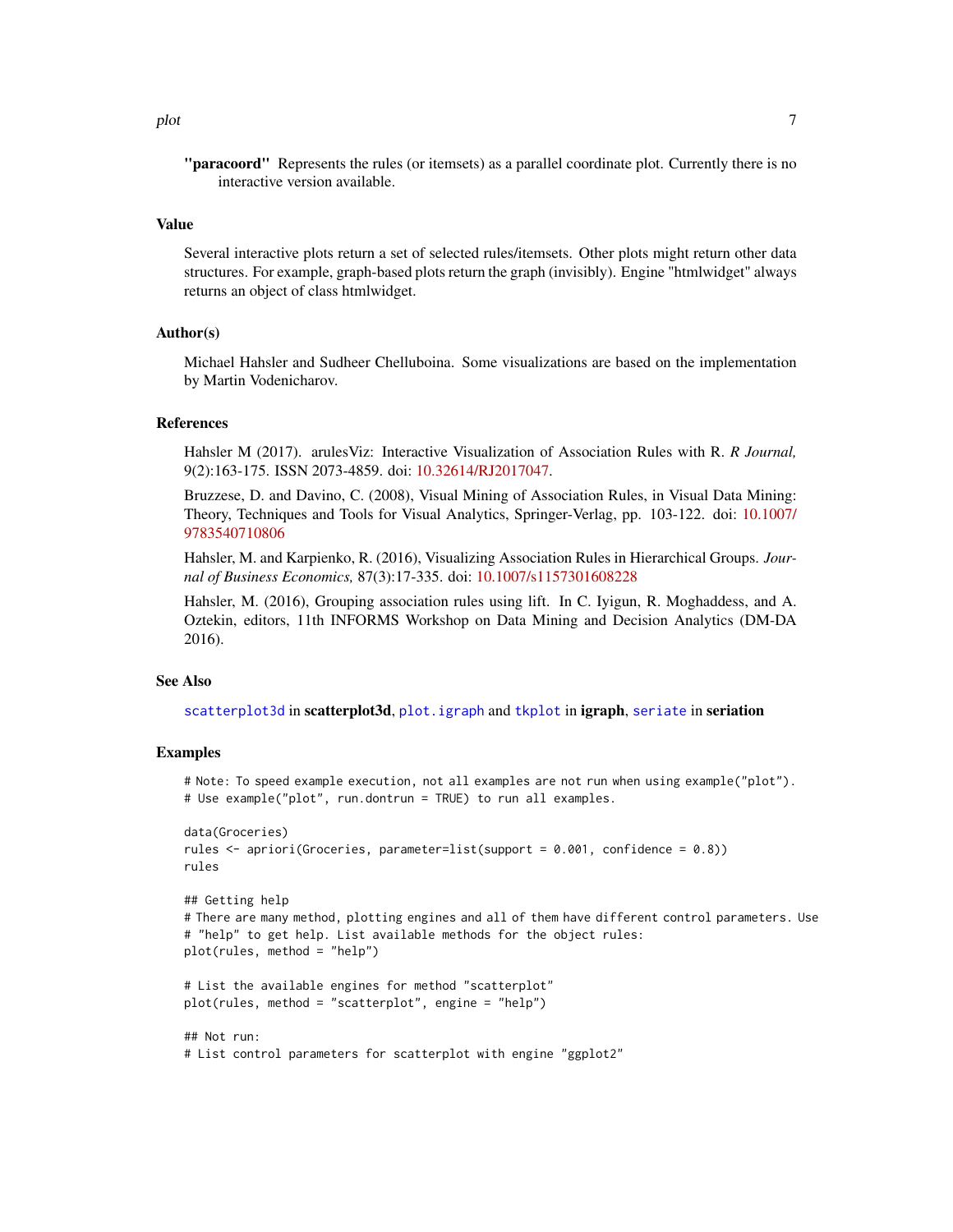```
plot(rules, method = "scatterplot", engine = "ggplot2", control = "help")
## End(Not run)
## Scatter plot
# Display a scatter plot using two quality measures
plot(rules)
# Scatter plot with custom measures and limiting the plot to the 100 with the
# largest value for for the shading measure.
plot(rules, measure = c("support", "lift"), shading = "confidence", limit = 100)
## Not run:
# Custom color scale, labels, theme and no title (ggplot2)
library(ggplot2)
plot(rules, engine = "ggplot2", main = NULL, limit = 100) +
  scale_color_gradient2(low = "red", mid = "gray90", high = "blue",
    midpoint = 1, limits = c(\emptyset, 12)) +
  labs(x = "Supp.", y = "Conf.", color = "Lift") +
  theme_classic()
# Interactive scatter plot using the grid engine (selected rules are returned)
if(interactive()) {
  sel <- plot(rules, engine = "interactive")
# Create a html widget for interactive visualization (uses plotly)
  plot(rules, engine = "htmlwidget")}
## End(Not run)
# Two-key plot (a scatter plot with shading = "order")
plot(rules, method = "two-key plot", limit = 100)
## Matrix shading
# Display rules as a matrix with RHS itemsets as rows and LHS itemsets as columns
# works better with small sets of rules
subrules <- subset(rules, lift > 5)
subrules
# 2D matrix with shading (ggplot2). The LHS and RHS are reordered so
# that rules with similar lift are displayed close to each other.
plot(subrules, method = "matrix")
## Not run:
# Interactive matrix plot
# * Engine interactive: identify rules by clicking on them (click outside to end)
# * Engine htmlwidget: hoover over rules to identify
if(interactive()) {
  plot(subrules, method = "matrix", engine = "interactive")
  plot(subrules, method = "matrix", engine = "htmlwidget")
}
```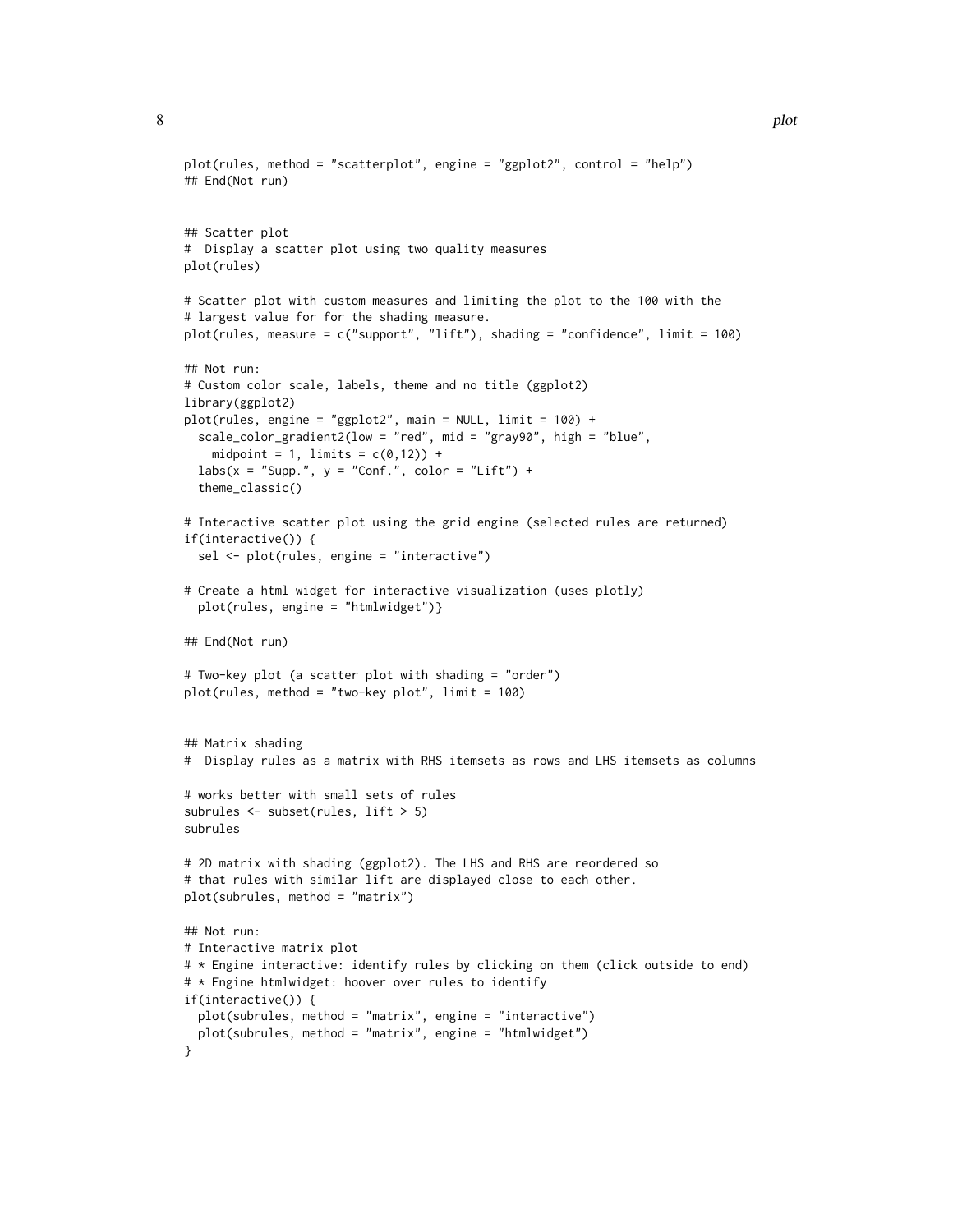```
## End(Not run)
## Grouped matrix plot
# Default engine is ggplot2
plot(rules, method="grouped matrix", k = 5)
## Not run:
# Create a htmlwidget
plot(rules, method = "grouped matrix", engine = "htmlwidget")
# Interactive grouped matrix plot
if(interactive()){
 sel <- plot(rules, method="grouped matrix", engine = "interactive")}
## End(Not run)
## Graph representation
# Default engine is ggplot2 with ggraph. Associations are represented as nodes.
# We limit the number of rules to the 10 with the larges
# lift (measure used for shading)
plot(subrules, method = "graph", limit = 10)## Not run:
# Circular layout (see? ggraph for the meaning of the arguments)
plot(subrules, method = "graph", layout = 'linear', circular = TRUE, limit = 10)
# Use igraph layouts (algorithm is passes on as ... to ggraph)
plot(subrules, method = "graph", layout = 'igraph',
 ggraphdots = list(algorithm = 'graphopt', spring.const = 1, mass = 10), limit = 10)
# Specify edge and node representation
library(ggplot2)
plot(subrules, method = "graph",
 control = list(edges = ggraph::geom_edge_link(
     end_cap = ggraph::circle(4, "mm"),
     start_cap = ggraph::circle(4, "mm"),
     color = "black",
     arrow = arrow(length = unit(2, "mm"), angle = 20, type = "closed"),alpha = .2),
   nodes = ggraph::geom_node_point(aes_string(size = "support", color = "lift")),
  nodetext = ggraph::geom_node_label(aes_string(label = "label"), alpha = .8, repel = TRUE)
 ),
 limit = 10
 ) +scale_color_gradient(low = "yellow", high = "red") +
 scale\_size(range = c(2, 10))# ggplot also can represent associations as edges. Here a rules is represented as a set of
# arrows going from the LHS items to the RHS item.
```

```
plot(subrules, method = "graph", asEdges = TRUE, limit = 10)
```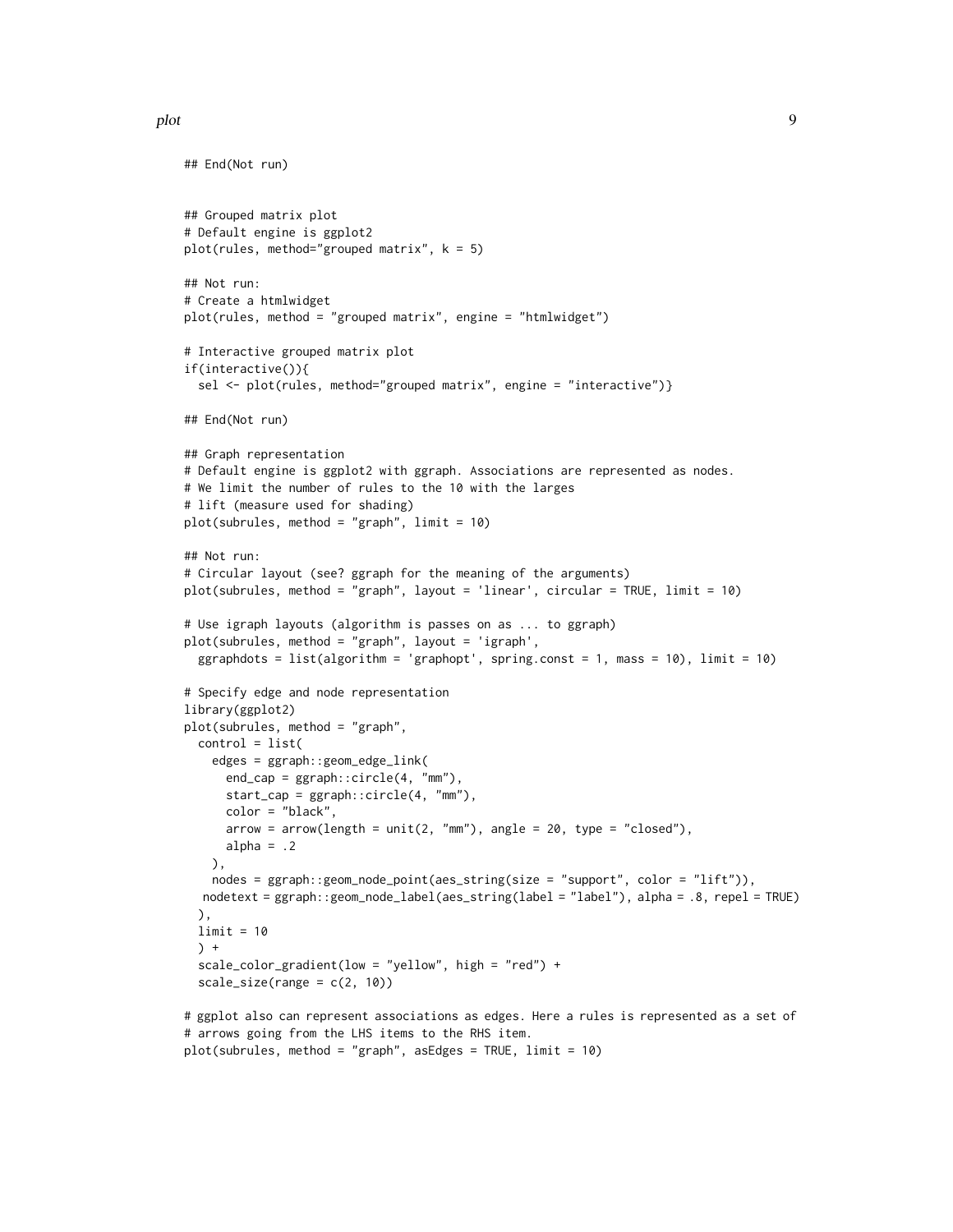```
plot(subrules, method = "graph", asEdges = TRUE, circular = FALSE, limit = 10)
## End(Not run)
# Engine igraph
plot(subrules, method = "graph", engine = "igraph", limit = 10)
plot(subrules, method = "graph", engine = "igraph",
 nodeCol = greycolor(10), edgeCol = grey.
 limit = 10# Use plot_options to alter any aspect of the graph
# (see: https://igraph.org/r/doc/plot.common.html)
plot(subrules, method = "graph", engine = "igraph",
 plot_options = list(
   edge.lty = 2,
   vertex.label.cex = .6,
   margin = c(.1, .1, .1, .1),asp = .5,
 limit = 10)
# igraph layout generators can be used (see ? igraph::layout_)
plot(subrules, method="graph", engine = "igraph", layout = igraph::in_circle(), limit = 10)
## Not run:
# Graph rendering using engine graphviz
plot(subrules, method = "graph", engine = "graphviz", limit = 10)
if(interactive()) {
# Default interactive plot (using igraph's tkplot)
 plot(subrules, method = "graph", engine = "interactive", limit = 10)
# Interactive graph as a html widget (using igraph layout)
 plot(subrules, method = "graph", engine = "htmlwidget", limit = 10)
 plot(subrules, method = "graph", engine = "htmlwidget",
    igraphLayout = "layout_in_circle", limit = 10)}
## End(Not run)
## Parallel coordinates plot
plot(subrules, method = "paraccord", limit = 10)## Doubledecker and mosaic plot
# Uses functions in package vcd
# Notes: doubledecker and mosaic plots only visualize a single rule
# and the transaction set is needed.
oneRule <- sample(rules, 1)
inspect(oneRule)
plot(oneRule, method = "doubledecker", data = Groceries)
## Visualizing itemsets
data(Groceries)
itemsets <- eclat(Groceries, parameter = list(support = 0.02, minlen = 2))
```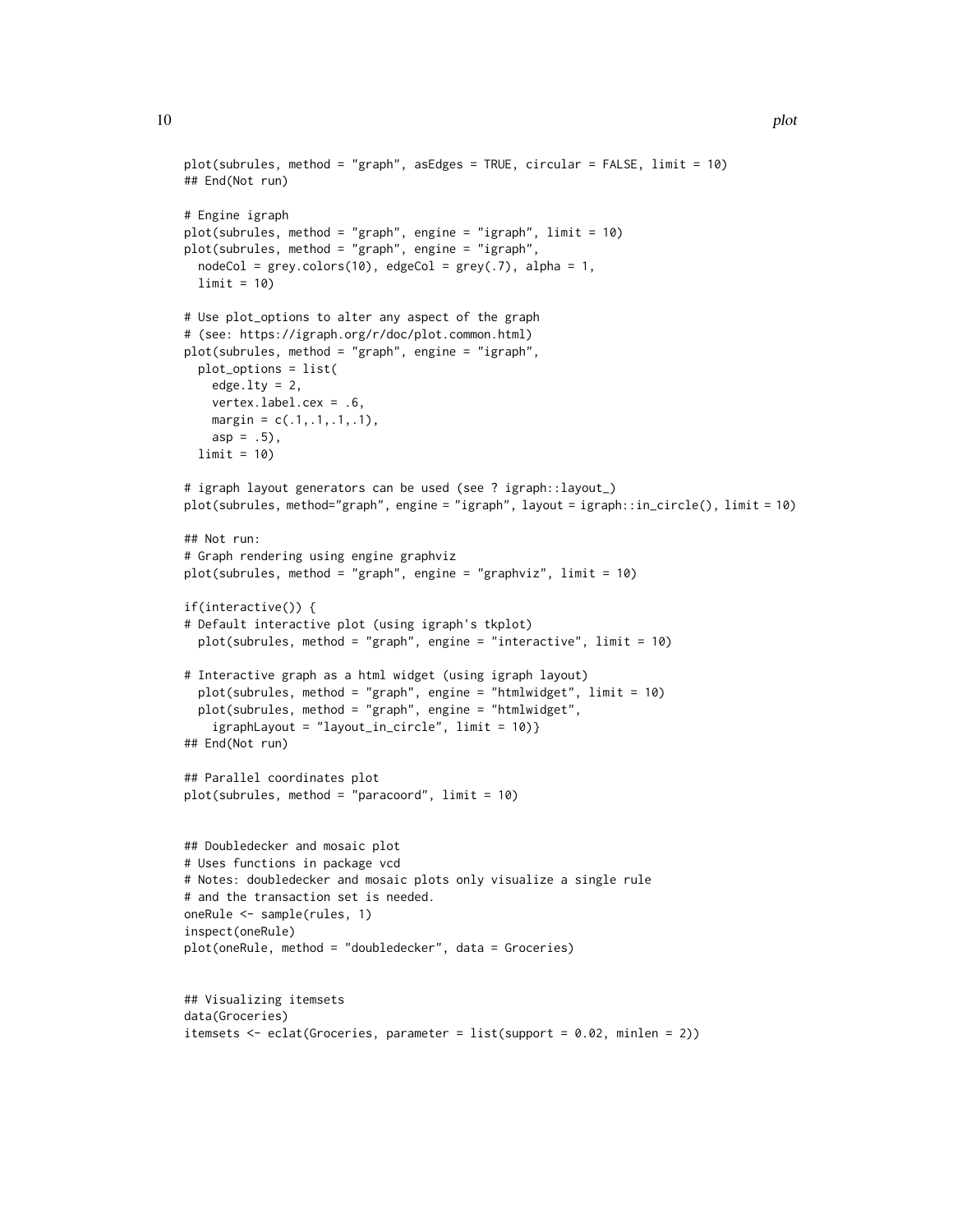#### <span id="page-10-0"></span>ruleExplorer 11

```
# default is a scatter plot with ggplot2
plot(itemsets)
plot(itemsets, method = "graph", limit = 10)## Not run:
plot(itemsets, method = "graph", asEdges = TRUE, limit = 10)
plot(itemsets, method = "graph", asEdges = TRUE, circular = FALSE, limit = 10) +
  theme(plot.margin = margin(10, 10, 30, 20, "mm"))
## End(Not run)
plot(itemsets, method = "paracoord", alpha = .5, limit = 10)
# Add more quality measures to use for the scatter plot
quality(itemsets) <- interestMeasure(itemsets, transactions = Groceries)
head(quality(itemsets))
plot(itemsets, measure = c("support", "allConfidence"), shading = "lift")
## Not run:
# Save HTML widget as web page
p <- plot(rules, engine = "html")
htmlwidgets::saveWidget(p, "arules.html", selfcontained = FALSE)
# Note: self-contained seems to make the browser slow.
# inspect the widget
browseURL("arules.html")
# clean up
unlink(c("arules.html", "arules_files"), recursive = TRUE)
## End(Not run)
```
ruleExplorer *Explore Association Rules Interactively*

#### Description

Explore association rules using interactive manipulations and visualization using shiny.

#### Usage

```
ruleExploor(x, sidebarWidth = 2, graphHeight = '600px')
```
#### Arguments

| x.           | a set of rules, a transactions object or a data.frame.                                                                |
|--------------|-----------------------------------------------------------------------------------------------------------------------|
| sidebarWidth | width of the sidebar as a number between $0 (= 0\%$ of the display width) and 12<br>$(= 100\%$ of the display width). |
| graphHeight  | height of the plots in pixels. Increase if you have a larger/higher resolution<br>display.                            |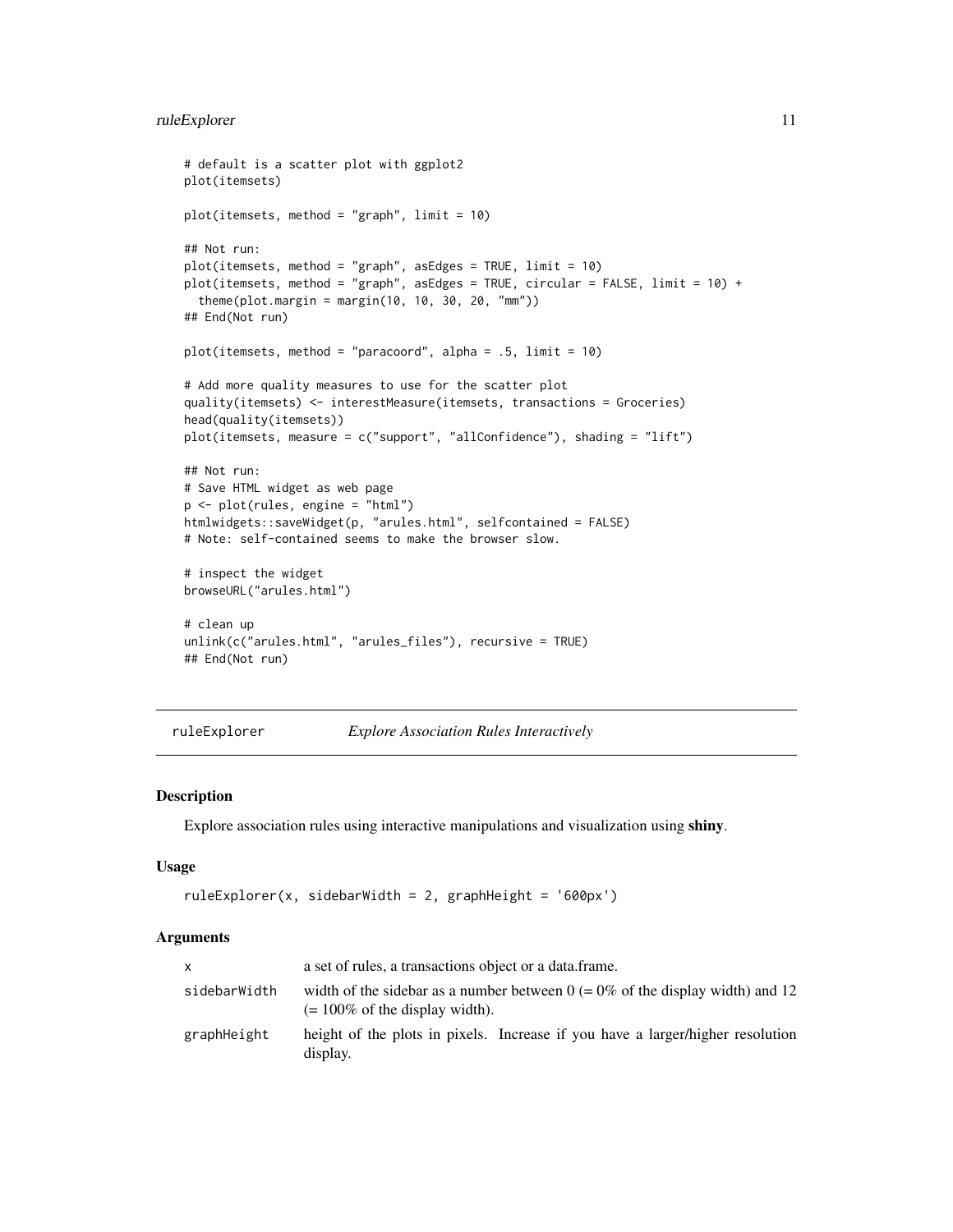#### <span id="page-11-0"></span>Value

returns a shiny app.

#### Author(s)

Tyler Giallanza and Michael Hahsler. Adapted from functions originally created by Andrew Brooks. See https://github.com/brooksandrew/Rsenal for the original code.

#### References

Hahsler M (2017). arulesViz: Interactive Visualization of Association Rules with R. *R Journal,* 9(2):163-175. ISSN 2073-4859. doi: [10.32614/RJ2017047.](https://doi.org/10.32614/RJ-2017-047)

#### See Also

[plot](#page-3-1) with engine = "html", [inspectDT](#page-2-2), [apriori](#page-0-0).

#### Examples

```
## Not run:
data(Groceries)
# explore pre-mined rules
rules <- apriori(Groceries, parameter=list(support=0.001, confidence=0.8))
rules
ruleExplorer(rules)
# mine and explore rules on the fly
data(iris)
ruleExplorer(iris)
## End(Not run)
```
rules2matrix *Convert association rules into a matrix*

#### Description

Converts a set of association rules into a matrix with unique LHS itemsets as columns and unique RHS itemsets as rows. The matrix cells contain a quality measure. The LHS itemsets can be grouped.

#### Usage

```
rules2matrix(rules, measure = "support", reorder = "measure", ...)
rules2groupedMatrix(rules, measure = "lift", measure2 = "support", k = 10,
  aggr.fun = mean, lhs_label_items = 2)
```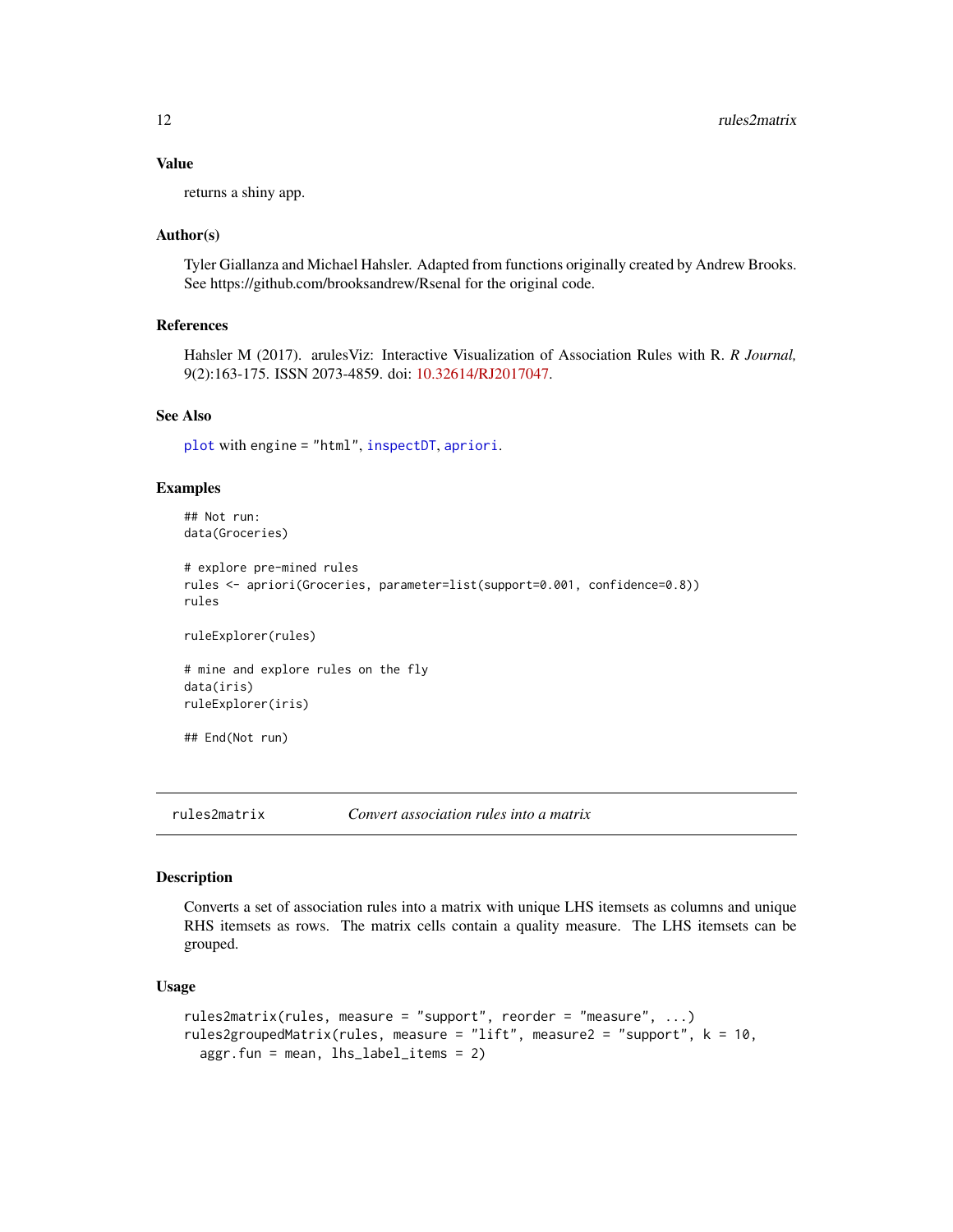#### <span id="page-12-0"></span>rules2matrix 13

#### Arguments

| rules           | a rules object.                                                                                                     |
|-----------------|---------------------------------------------------------------------------------------------------------------------|
| measure         | quality measure put in the matrix                                                                                   |
| reorder         | reorder rows and columns? Possible methods are: "none", "measure" (default),<br>"support/confidence", "similarity". |
| measure2        | second quality measure (organized in the same way as measure).                                                      |
| k               | number of LHS itemset groups.                                                                                       |
| aggr.fun        | function to aggregate the quality measure for groups.                                                               |
| lhs_label_items |                                                                                                                     |
|                 | number of top items used to name LHS itemset groups (columns).                                                      |
| $\cdots$        | passed on to DATAFRAME.                                                                                             |

#### Value

rules2matrix returns a matrix with quality values.

rules2groupedMatrix returns a list with elements

| m                | the grouped matrix for measure.  |
|------------------|----------------------------------|
| m <sub>2</sub>   | the grouped matrix for measure2. |
| clustering_rules |                                  |

vector with group assignment for each rule.

#### Author(s)

Michael Hahsler

#### References

Michael Hahsler and Radoslaw Karpienko. Visualizing association rules in hierarchical groups. Journal of Business Economics, 87(3):317–335, May 2016. doi: [10.1007/s1157301608228.](https://doi.org/10.1007/s11573-016-0822-8)

#### See Also

[plot](#page-3-1) for rules using method = 'matrix' and method = 'grouped matrix'.

#### Examples

```
data(Groceries)
rules <- apriori(Groceries, parameter=list(support = 0.001, confidence = 0.8))
rules
## Matrix
m <- rules2matrix(rules[1:10], measure = "lift")
m
plot(rules[1:10], method = "matrix")
## Grouped matrix
```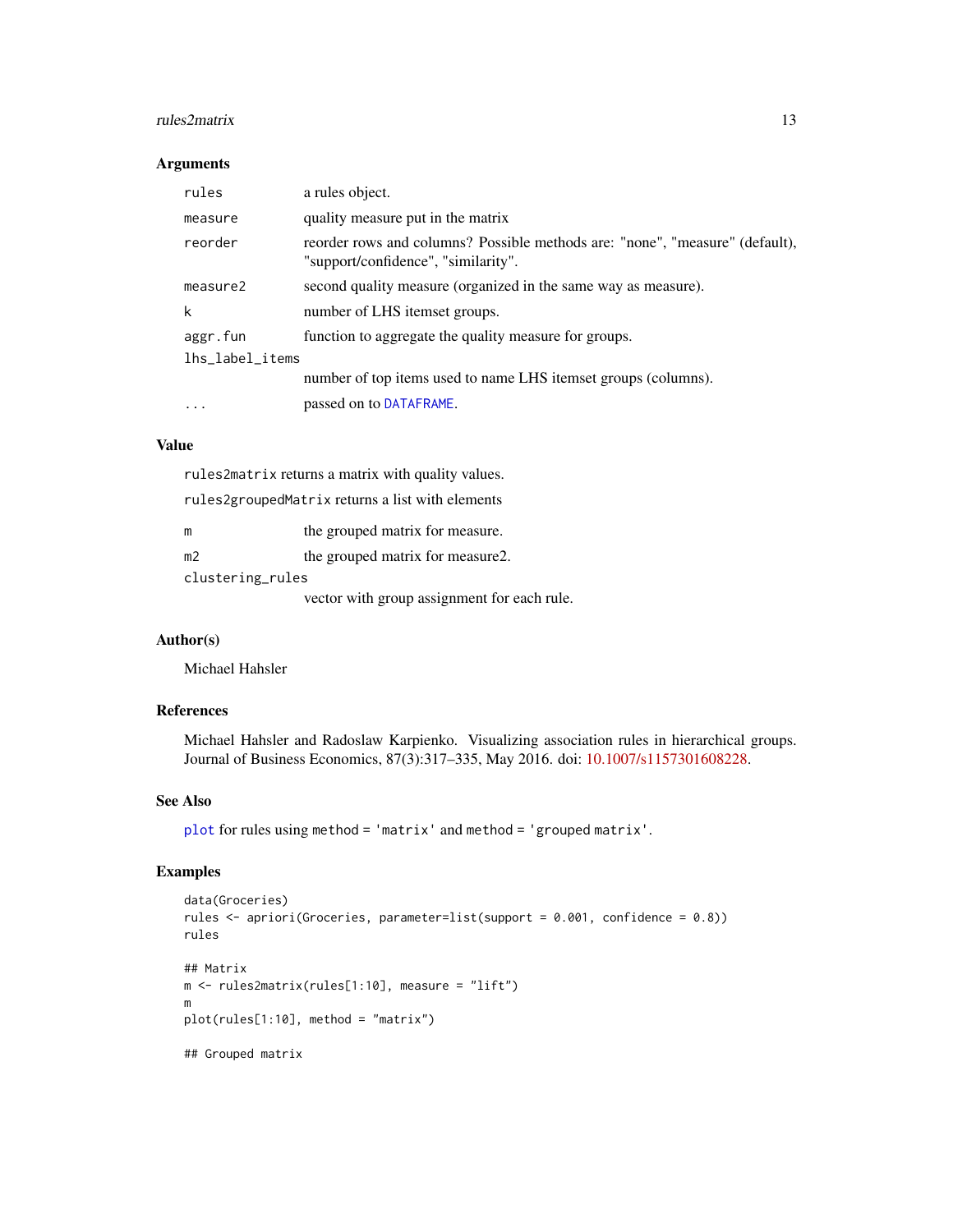#### 14 rules2matrix

```
# create a matrix with LHSs grouped in k = 10 groups
gm <- rules2groupedMatrix(rules, k = 10)
gm$m
# number of rules per group
table(gm$clustering_rules)
# get rules for group 1
inspect(rules[gm$clustering_rules == 1])
```
# create the corresponding grouped matrix plot by passing the grouped matrix as the groups parameter plot(rules, method = "grouped matrix", groups = gm)